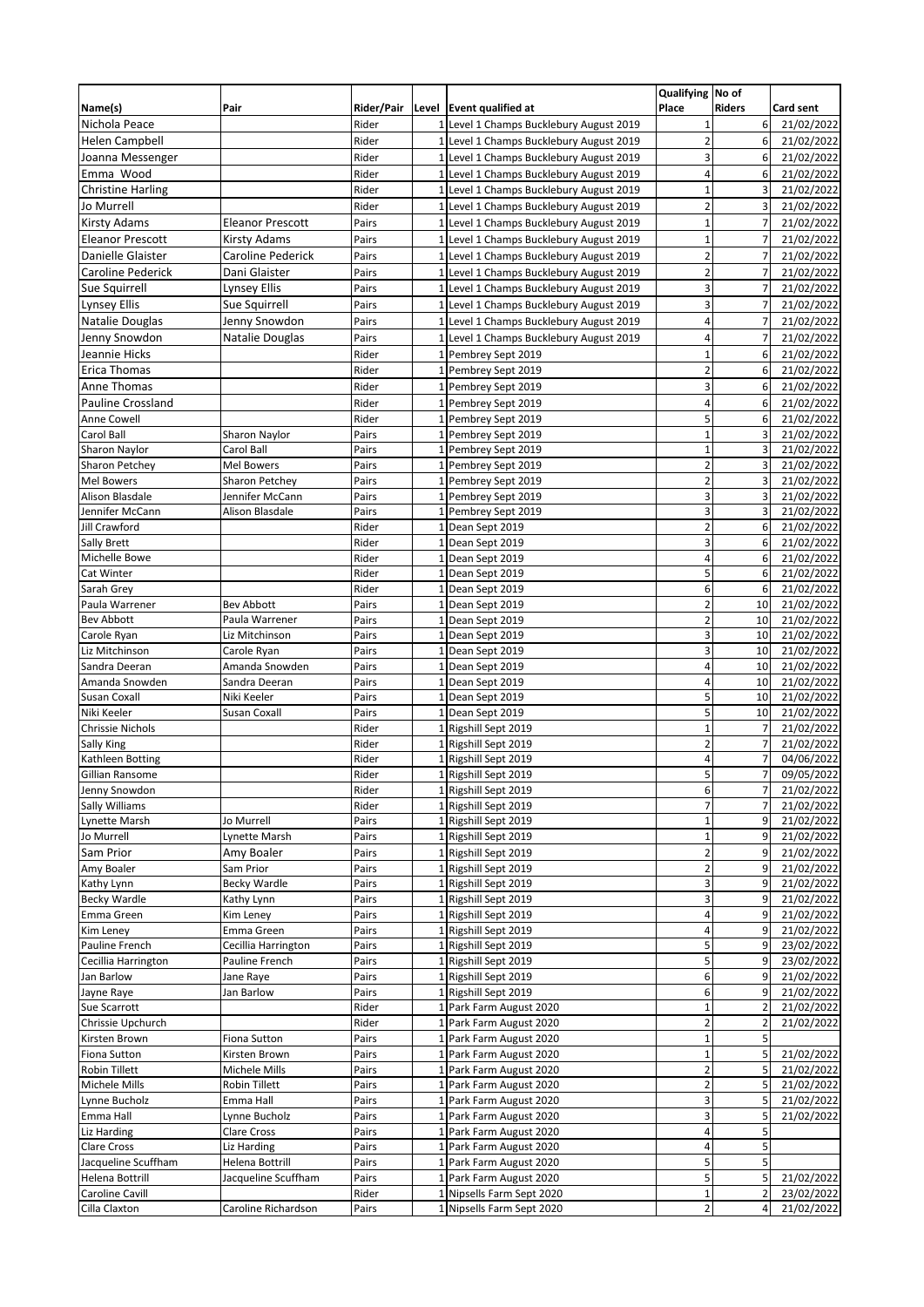| Caroline Richardson  | Cilla Claxton        | Pairs      |                 | 1 Nipsells Farm Sept 2020   | $\overline{\mathbf{c}}$ | 4              | 21/02/2022 |
|----------------------|----------------------|------------|-----------------|-----------------------------|-------------------------|----------------|------------|
| Holly Theckston      | Danielle Leybourn    | Pairs      |                 | 1 Nipsells Farm Sept 2020   | 3                       | $\overline{4}$ | 09/05/2022 |
| Danielle Leybourn    | Holly Theckston      | Pairs      | $\mathbf{1}$    | Nipsells Farm Sept 2020     | 3                       |                | 09/05/2022 |
| Estella Threadwell   | Lilian Threadwell    | Pairs      |                 | 1 Nipsells Farm Sept 2020   | 4                       | 4              | 09/05/2022 |
| Lilian Threadwell    | Estella Threadwell   | Pairs      |                 | 1 Nipsells Farm Sept 2020   | 4                       | 4              | 09/05/2022 |
| Nerys Barker         |                      | Rider      | $\mathbf{1}$    | Dean Lodge Sept 2020Emailed | $\overline{1}$          | 4              | 21/02/2022 |
| Fiona Kukiewicz      |                      | Rider      |                 | 1 Dean Lodge Sept 2020      | $\overline{2}$          | $\overline{4}$ | 21/02/2022 |
| Monica Russell       |                      | Rider      |                 | 1 Dean Lodge Sept 2020      | 3                       | $\overline{4}$ | 21/02/2022 |
| Bea Boreham          | Ann Maisel           | Pairs      | $\mathbf{1}$    | Dean Lodge Sept 2020        | $\overline{1}$          |                | 21/02/2022 |
| Ann Maisel           | Bea Boreham          | Pairs      |                 | 1 Dean Lodge Sept 2020      | $\overline{1}$          | 7              | 21/02/2022 |
| <b>Helen Martin</b>  | Bev Abbott           | Pairs      | 1               | Dean Lodge Sept 2020        | $\overline{a}$          | $\overline{7}$ | 21/02/2022 |
| <b>Bev Abbott</b>    | <b>Helen Martin</b>  | Pairs      | $\mathbf{1}$    | Dean Lodge Sept 2020        | $\overline{a}$          |                | 21/02/2022 |
| Karen Atherton       | Michele Mills        | Pairs      | 1               | Dean Lodge Sept 2020        | 3                       | 7              | 21/02/2022 |
| <b>Michele Mills</b> | Karen Atherton       | Pairs      | $\mathbf{1}$    | Dean Lodge Sept 2020        | 3                       | $\overline{7}$ | 21/02/2022 |
| David Whyte          | Jane Hurford-Dawson  | Pairs      | 1               | Dean Lodge Sept 2020        | 4                       | $\overline{7}$ |            |
| Jane Hurford-Dawson  | David White          | Pairs      | 1               | Dean Lodge Sept 2020        | 4                       | $\overline{7}$ | 21/02/2022 |
| Angela Hughes        | Louise Thorman       | Pairs      |                 | 1 Dean Lodge Sept 2020      | 5                       | $\overline{7}$ | 21/02/2022 |
| Louise Thorman       | Angela Hughes        | Pairs      | 1               | Dean Lodge Sept 2020        | 5                       | $\overline{7}$ | 21/02/2022 |
| Bea Boreham          |                      | Individual | 1               | Gower May 2021              | $\mathbf{1}$            | 6              | 23/02/2022 |
| Dorothy Harris       |                      | Individual |                 | 1 Gower May 2021            | $\overline{2}$          | 6              | 21/02/2022 |
| <b>Chris Paine</b>   |                      | Individual | 1               | Gower May 2021              | 3                       | 6              | 21/02/2022 |
| Geraint Denman       |                      | Individual | 1               | Gower May 2021              | 5                       | 6              |            |
| <b>Wendy Swales</b>  |                      | Individual |                 | 1 Gower May 2021            | 6                       | 6              |            |
| Nikki Smith          | <b>Mollie Hughes</b> | Pairs      | 1               | Gower May 2021              | $\overline{1}$          | $\overline{2}$ |            |
| <b>Mollie Hughes</b> | Nikki Smith          | Pairs      | $\mathbf{1}$    | Gower May 2021              | $\mathbf{1}$            | $\overline{2}$ |            |
| Jacqui Kedward       | Sharron Langdon      | Pairs      | $1\overline{ }$ | Gower May 2021              | $\overline{a}$          | $\overline{2}$ | 21/02/2022 |
| Sharron Langdon      | Jacqui Kedward       | Pairs      | 1               | Gower May 2021              | $\overline{2}$          | $\overline{2}$ | 21/02/2022 |
| Victoria Cross       |                      | Individual | $\mathbf{1}$    | Wernham May 2021            | $\mathbf{1}$            | $\overline{4}$ | 21/02/2022 |
| Susie Ford           |                      | Individual | 1               | Wernham May 2021            | $\overline{a}$          | $\overline{4}$ | 21/02/2022 |
| Caroline Pederick    |                      | Individual | 1               | Wernham May 2021            | 3                       | 4              | 21/02/2022 |
| Summer Keeble Carter |                      | Individual | 1               | Wernham May 2021            | 4                       |                | 21/02/2022 |
| Bea Boreham          | Lynne Bucholz        | Pairs      | $\mathbf{1}$    | Wernham May 2021            | $\overline{1}$          | 11             | 21/02/2022 |
| Lynne Bucholz        | Bea Boreham          | Pairs      |                 | 1 Wernham May 2021          | $\mathbf{1}$            | 11             | 21/02/2022 |
| Jane Elliott         | Nichola Peace        | Pairs      | 1               | Wernham May 2021            | $\overline{2}$          | 11             | 21/02/2022 |
| Nichola Peace        | Jane Elliott         | Pairs      | $1\overline{ }$ | Wernham May 2021            | $\overline{2}$          | 11             | 21/02/2022 |
| Kathy Whitehead      | Willa Muir           | Pairs      | 1               | Wernham May 2021            | 6                       | 11             | 21/02/2022 |
| Willa Muir           | Kathy Whitehead      | Pairs      | 1               | Wernham May 2021            | 6                       | 11             | 21/02/2022 |
| Ros Jones            | Yvonne Allen         | Pairs      | $\mathbf{1}$    | Wernham May 2021            | $\overline{7}$          | 11             | 21/02/2022 |
| Yvonne Allen         | Ros Jones            | Pairs      | $\mathbf{1}$    | Wernham May 2021            | $\overline{7}$          | 11             | 21/02/2022 |
| Debbie Percy         | Shelagh Dean         | Pairs      | 1               | Wernham May 2021            | 8                       | 11             | 21/02/2022 |
| Shelagh Dean         | Debbie Percy         | Pairs      | $\mathbf{1}$    | Wernham May 2021            | 8                       | 11             | 21/02/2022 |
| <b>Gizzy Miller</b>  | Jennifer McCann      | Pairs      | 1               | Wernham May 2021            | 10                      | 11             | 21/02/2022 |
| Jennifer McCann      | <b>Gizzy Miller</b>  | Pairs      | 1               | Wernham May 2021            | 10                      | 11             | 21/02/2022 |
| Eowyn Barnes-Short   | Millie Rice-Chandler | Pairs      |                 | 1 Wernham May 2021          | 11                      | 11             | 21/02/2022 |
| Millie Rice-Chandler | Eowyn Barnes-Short   | Pairs      |                 | 1 Wernham May 2021          | 11                      | 11             | 21/02/2022 |
| <b>Ruth Startin</b>  |                      | Individual |                 | 1 Barnetby June 2021        | $\mathbf{1}$            | $\overline{7}$ | 09/05/2022 |
| Dawn Phythian        |                      | Individual |                 | 1 Barnetby June 2021        | $\overline{2}$          | $\overline{7}$ | 21/02/2022 |
| Joanne Bond          |                      | Individual |                 | 1 Barnetby June 2021        | 3                       | 7              | 21/02/2022 |
| Samantha Askew       |                      | Individual |                 | 1 Barnetby June 2021        | 4                       |                | 23/02/2022 |
| Sarah Fulwood        |                      | Individual |                 | 1 Barnetby June 2021        | 6                       | $\overline{7}$ | 21/02/2022 |
| Andrea Tyrrell       |                      | Individual |                 | 1 Barnetby June 2021        | 7                       | $\overline{7}$ | 21/02/2022 |
| Marie Spillane       | Rachel Ellison       | Pairs      |                 | 1 Barnetby June 2021        | $\mathbf 1$             | 12             | 21/02/2022 |
| Rachel Ellison       | Marie Spilane        | Pairs      |                 | 1 Barnetby June 2021        | $\mathbf{1}$            | 12             |            |
| Kim Lord             | Elizabeth Ainsworth  | Pairs      | $\mathbf{1}$    | Barnetby June 2021          | $\overline{\mathbf{c}}$ | 12             | 21/02/2022 |
| Elizabeth Ainsworth  | Kim Lord             | Pairs      |                 | 1 Barnetby June 2021        | $\overline{2}$          | 12             |            |
| Jane Chivers         | Rachel Wilmot        | Pairs      |                 | 1 Barnetby June 2021        | 3                       | 12             | 21/02/2022 |
| Rachel Wilmot        | Jane Chivers         | Pairs      | $\mathbf{1}$    | Barnetby June 2021          | 3                       | 12             | 21/02/2022 |
| Rachel Glossop       | Tania O'Connell      | Pairs      |                 | 1 Barnetby June 2021        | 4                       | 12             | 21/02/2022 |
| Tania O'Connell      | Rachel Glossop       | Pairs      |                 | 1 Barnetby June 2021        | 4                       | 12             | 21/02/2022 |
| Julie Laven          | Amy Dillon           | Pairs      | $\mathbf{1}$    | Barnetby June 2021          | 5                       | 12             | 21/02/2022 |
| Amy Dillon           | Julia Laven          | Pairs      |                 | 1 Barnetby June 2021        | 5                       | 12             | 21/02/2022 |
| Zoe C Morton         | Bella Craven         | Pairs      |                 | 1 Barnetby June 2021        | 7                       | 12             | 21/02/2022 |
| Bella Craven         | Zoe Morton           | Pairs      | $\mathbf{1}$    | Barnetby June 2021          | 7                       | 12             | 21/02/2022 |
| Lizzie Murdoch       | Isla Murdoch         | Pairs      |                 | 1 Barnetby June 2021        | 8                       | 12             | 21/02/2022 |
| Isla Murdoch         | Lizzie Murdoch       | Pairs      |                 | 1 Barnetby June 2021        | 8                       | 12             | 21/02/2022 |
| Paula Newman         |                      | Individual |                 | 1 Brightling Park June 2021 | $\overline{1}$          | $\mathbf{1}$   | 21/02/2022 |
| Maria Standen        | Louise Jarvis        | Pairs      |                 | 1 Brightling Park June 2021 | $\mathbf{1}$            | 14             | 21/02/2022 |
| Louise Jarvis        | Maria Standen        | Pairs      |                 | 1 Brightling Park June 2021 | $\mathbf{1}$            | 14             | 21/02/2022 |
| Kay Ford             | Kim Leney            | Pairs      |                 | 1 Brightling Park June 2021 | $\overline{a}$          | 14             | 23/02/2022 |
| Kim Leney            | Kay Ford             | Pairs      |                 | 1 Brightling Park June 2021 | $\overline{2}$          | 14             | 23/02/2022 |
| Pam Wilson           | Victoria Holden      | Pairs      |                 | 1 Brightling Park June 2021 | 3                       | 14             | 21/02/2022 |
| Victoria Holden      | Pam Wilson           | Pairs      |                 | 1 Brightling Park June 2021 | 3                       | 14             | 21/02/2022 |
| Jean Ashford         | Alison Jarvis        | Pairs      |                 | 1 Brightling Park June 2021 | 5                       | 14             | 21/02/2022 |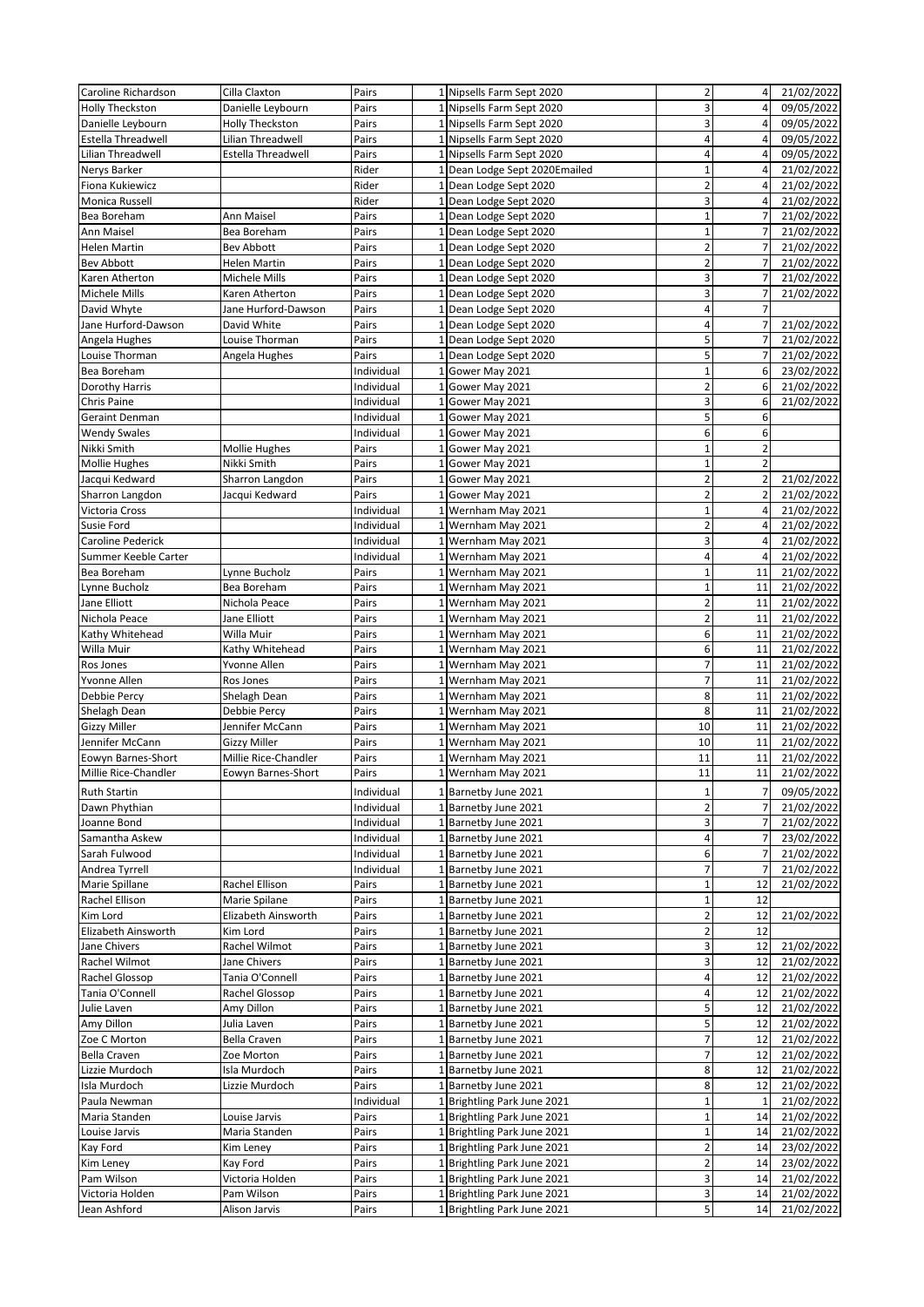| Alison Jarvis            | Jean Ashford            | Pairs      |                 | 1 Brightling Park June 2021   | 5                       | 14                      | 21/02/2022 |
|--------------------------|-------------------------|------------|-----------------|-------------------------------|-------------------------|-------------------------|------------|
| Jan Barlow               | Clare McCullough        | Pairs      |                 | 1 Brightling Park June 2021   | 6                       | 14                      | 21/02/2022 |
| Clare McCullough         | Jan Barlow              | Pairs      |                 | 1 Brightling Park June 2021   | 6                       | 14                      | 21/02/2022 |
| Vicki Tarrant            | Julie Benson            | Pairs      |                 | 1 Brightling Park June 2021   | 8                       | 14                      | 21/02/2022 |
| Julie Benson             | Vicki Tarrant           | Pairs      |                 | 1 Brightling Park June 2021   | 8                       | 14                      | 21/02/2022 |
| Rebecca Butler           | Anne Rowland            | Pairs      |                 | 1 Brightling Park June 2021   | 9                       | 14                      | 21/02/2022 |
| Anne Rowland             | Rebecca Butler          | Pairs      |                 | 1 Brightling Park June 2021   | 9                       | 14                      | 21/02/2022 |
| Suzanne Harrison         |                         | Pairs      | $1\overline{ }$ |                               | 10                      | 14                      | 21/02/2022 |
|                          | Kathy Lynn              |            |                 | Brightling Park June 2021     |                         |                         |            |
| Kathy Lynn               | Suzanne Harrison        | Pairs      | 1               | Brightling Park June 2021     | 10                      | 14                      | 21/02/2022 |
| Paula Dowson             |                         | Individual | $1\vert$        | <b>IOM</b>                    | $\mathbf{1}$            | $\overline{2}$          | 21/02/2022 |
| <b>Gill Shacklock</b>    |                         | Individual | $\mathbf 1$     | <b>IOM</b>                    | $\overline{2}$          | $\overline{2}$          | 21/02/2022 |
| Jessica Clague           | Joni Dillon             | Pairs      | $\mathbf{1}$    | <b>IOM</b>                    | $\mathbf{1}$            | 6                       | 21/02/2022 |
| Joni Dillon              | Jessica Clague          | Pairs      | $\mathbf{1}$    | <b>IOM</b>                    | $\mathbf{1}$            | 6                       | 21/02/2022 |
| Anna Kerruish            | Georgia Smith           | Pairs      | $\mathbf{1}$    | <b>IOM</b>                    | $\overline{2}$          | 6                       | 21/02/2022 |
| Georgia Smith            | Anna Kerruish           | Pairs      | $\mathbf{1}$    | <b>IOM</b>                    | $\overline{\mathbf{c}}$ | 6                       | 21/02/2022 |
| Rose Beaumont            | Kenzie Steele           | Pairs      | $\mathbf 1$     | <b>IOM</b>                    | 3                       | 6                       | 21/02/2022 |
| Kenzie Steele            | Rose Beaumont           | Pairs      | $\mathbf{1}$    | <b>IOM</b>                    | 3                       | 6                       | 21/02/2022 |
| Vicki Wade               | <b>Emilty Fleming</b>   | Pairs      | $\overline{1}$  | <b>IOM</b>                    | 4                       | 6                       |            |
| <b>Emily Fleming</b>     | Vicki Wade              | Pairs      | $\mathbf 1$     | <b>IOM</b>                    | 4                       | $6 \mid$                | 21/02/2022 |
| Lauren McKinley          | Grace Wostenroft        | Pairs      | $\mathbf 1$     | <b>IOM</b>                    | 5                       | $6 \overline{6}$        | 21/02/2022 |
| <b>Grace Wolstenroft</b> | Laura McKinley          | Pairs      | $\mathbf{1}$    | <b>IOM</b>                    | 5                       | 6                       | 21/02/2022 |
|                          |                         |            | $\mathbf{1}$    |                               | $\mathbf 1$             | $\overline{3}$          |            |
| <b>Rachel Mallett</b>    |                         | Individual |                 | Park Farm 1 June 2021         |                         |                         | 21/02/2022 |
| Alison Webb              |                         | Individual | 1 <sup>1</sup>  | Park Farm 1 June 2021         | $\overline{\mathbf{c}}$ | $\overline{3}$          | 21/02/2022 |
| Wendy Bannerman          |                         | Individual |                 | 1 Park Farm 1 June 2021       | 3                       | $\overline{\mathbf{3}}$ | 23/02/2022 |
| Angela Hughes            | <b>Lindsay Measures</b> | Pairs      | 1               | Park Farm 1 June 2021         | $\mathbf{1}$            | 3                       | 23/02/2022 |
| <b>Lindsay Measures</b>  | Angela Hughes           | Pairs      |                 | 1 Park Farm 1 June 2021       | $\overline{1}$          | $\overline{3}$          | 23/02/2022 |
| Jane Anscombe            | Kathy Whitehead         | Pairs      |                 | 1 Park Farm 1 June 2021       | $\overline{2}$          | 3                       | 21/02/2022 |
| Kathy Whitehead          | Jane Anscombe           | Pairs      | 1               | Park Farm 1 June 2021         | 2                       | 3                       | 21/02/2022 |
| Andrea Palfreyman        | Helen Gipson            | Pairs      | $1\vert$        | Park Farm 1 June 2021         | 3                       | 3                       |            |
| Helen Gipson             | Andrea Palfreyman       | Pairs      |                 | 1 Park Farm 1 June 2021       | 3                       | $\overline{\mathbf{3}}$ |            |
| Michelle Bowe            | Vicky Cresswell         | Pairs      | 1               | Park Farm 2 July 2021         | 1                       | 6                       | 21/02/2022 |
| <b>Vicky Cresswell</b>   | Michelle Bowe           | Pairs      |                 | 1 Park Farm 2 July 2021       | $\mathbf{1}$            | 6                       | 21/02/2022 |
|                          |                         |            |                 |                               | 4                       | 6                       |            |
| <b>Bev Stevens</b>       | <b>Bev Stevens</b>      | Pairs      |                 | 1 Park Farm 2 July 2021       |                         |                         | 21/02/2022 |
| Janet Brick              | Janet Brick             | Pairs      | 1               | Park Farm 2 July 2021         | 4                       | 6                       | 21/02/2022 |
| Chrissie Upchurch        | Lorraine Ilsley         | Pairs      | 1               | Park Farm 2 July 2021         | 5                       | 6                       | 21/02/2022 |
| Lorraine Ilsley          | Chrissie Upchurch       | Pairs      | 1 <sup>1</sup>  | Park Farm 2 July 2021         | 5                       | 6                       |            |
| Claire Baker             | Stephanie Cherrington   | Pairs      | $\mathbf{1}$    | Park Farm 2 July 2021         | 6                       | 6                       | 21/02/2022 |
| Stephanie Cherrington    | Claire Baker            | Pairs      |                 | 1 Park Farm 2 July 2021       | 6                       | 6                       | 21/02/2022 |
| Emma Wood                | Lizzie Murdoch          | Pairs      |                 | 1 Oasby July 2021             | $\overline{\mathbf{c}}$ | 5                       | 21/02/2022 |
| Lizzie Murdoch           | Emma Wood               | Pairs      | 1               | Oasby July 2021               | $\overline{2}$          | 5                       | 21/02/2022 |
| Samantha Brant           | Bella Craven            | Pairs      | $\mathbf{1}$    | Oasby July 2021               | 4                       | 5                       | 21/02/2022 |
| <b>Bella Craven</b>      | Samantha Brant          | Pairs      | $\mathbf{1}$    | Oasby July 2021               | 4                       | 5                       | 21/02/2022 |
| Izzy France              |                         | Individual | 1               | Oasby July 2021               | $\overline{\mathbf{c}}$ | $\overline{2}$          | 21/02/2022 |
| Jacob Simpson            | Vicki Waller            | Pairs      | 1               | Oasby July 2021               | $\mathbf{1}$            | 5                       | 21/02/2022 |
| Vicki Waller             | Jacob Simpson           | Pairs      | $\mathbf 1$     | Oasby July 2021               | $\mathbf 1$             | $\mathsf{S}$            | 21/02/2022 |
| Gemma Marshall           | Amanda Renshaw          | Pairs      |                 | 1 Oasby July 2021             | 4                       | 5                       |            |
| Amanda Renshaw           | Gemma Marshall          | Pairs      |                 | Oasby July 2021               | 4                       | $\overline{\mathbf{5}}$ |            |
| Susan Wych               | Karen Carroll           | Pairs      |                 | 1 Oasby July 2021             | 5                       | 5 <sup>1</sup>          |            |
|                          |                         |            |                 |                               |                         |                         |            |
| Karen Carroll            | Susan Wych              | Pairs      |                 | 1 Oasby July 2021             | 5                       | 5 <sup>1</sup>          | 21/02/2022 |
| Elen Rees                |                         | Individual | 1               | Harwood Dale July 2021        | $\mathbf{1}$            | $\overline{2}$          | 21/02/2022 |
| Amanda Royle             | Tina Negri              | Pairs      |                 | 1 Harwood Dale July 2021      | $\overline{\mathbf{c}}$ | $\overline{7}$          | 21/02/2022 |
| <b>Tina Negri</b>        | Amanda Royle            | Pairs      |                 | 1 Harwood Dale July 2021      | $\overline{2}$          | $\overline{7}$          | 21/02/2022 |
| Peta Ackerley            | Zoe Morton              | Pairs      |                 | 1 Harwood Dale July 2021      | 3                       | $\overline{7}$          | 21/02/2022 |
| Zoe Morton               | Peta Ackerley           | Pairs      |                 | 1 Harwood Dale July 2021      | 3                       | $\overline{7}$          | 21/02/2022 |
| Louise Henley            | Lynsey Swales           | Pairs      |                 | 1 Harwood Dale July 2021      | 4                       | $\overline{7}$          |            |
| <b>Lynsey Swales</b>     | Louise Henley           | Pairs      |                 | 1 Harwood Dale July 2021      | 4                       | $\overline{7}$          | 21/02/2022 |
| Paula Kay                | Keren Bowlt             | Pairs      |                 | 1 Harwood Dale July 2021      | 5                       |                         | 21/02/2022 |
| Keren Bowlt              | Paula Kay               | Pairs      |                 | 1 Harwood Dale July 2021      | 5                       |                         | 21/02/2022 |
| Jacob Simpson            | Rebecca Westwood        | Pairs      |                 | 1 Harwood Dale July 2021      | 6                       |                         | 21/02/2022 |
| Rebecca Westwood         | Jacob Simpson           | Pairs      | 1 <sup>1</sup>  | Harwood Dale July 2021        | 6                       |                         | 21/02/2022 |
| <b>Lynsey Swales</b>     |                         | Individual |                 | 1 Park Farm 3 August 2021     | $\mathbf{1}$            | 11                      | 21/02/2022 |
| Lynsey Ellis             |                         | Individual |                 | 1 Park Farm 3 August 2021     | 2                       | 11                      | 21/02/2022 |
| Yvonne Allen             |                         | Individual | $\mathbf{1}$    | Park Farm 3 August 2021       | 5                       | 11                      | 21/02/2022 |
| Dave Cromarty            |                         |            |                 |                               | $\overline{7}$          | 11                      | 21/02/2022 |
|                          |                         | Individual |                 | 1 Park Farm 3 August 2021     |                         |                         |            |
| <b>Ellie Turner</b>      |                         | Individual |                 | 1 Park Farm 3 August 2021     | 10                      | 11                      |            |
| Scarlett Corbett         | Jackie Bennett          | Pairs      | $\mathbf{1}$    | Park Farm 3 August 2021       | 3                       | 10                      |            |
| Jackie Bennett           | Scarlett Corbett        | Pairs      |                 | 1 Park Farm 3 August 2021     | 3                       | 10                      | 21/02/2022 |
| Michelle Bowe            | Jo Vincent              | Pairs      | 1               | Park Farm 3 August 2021       | 5                       | 10                      | 21/02/2022 |
| Jo Vincent               | Michelle Bowe           | Pairs      |                 | Park Farm 3 August 2021       | 5                       | 10                      | 21/02/2022 |
| Mary Lazarus             | Helen Hurford-Dawson    | Pairs      |                 | 1 Park Farm 3 August 2021     | 7                       | 10                      | 21/02/2022 |
| Helen Hurford-Dawson     | Mary Lazarus            | Pairs      | $\mathbf{1}$    | Park Farm 3 August 2021       | 7                       | 10                      | 21/02/2022 |
| Roslyn Black             |                         | Individual |                 | Scottish Champs August 2021   | 1                       |                         | 21/02/2022 |
| Diane Smith              |                         | Individual |                 | 1 Scottish Champs August 2021 | 2                       |                         | 21/02/2022 |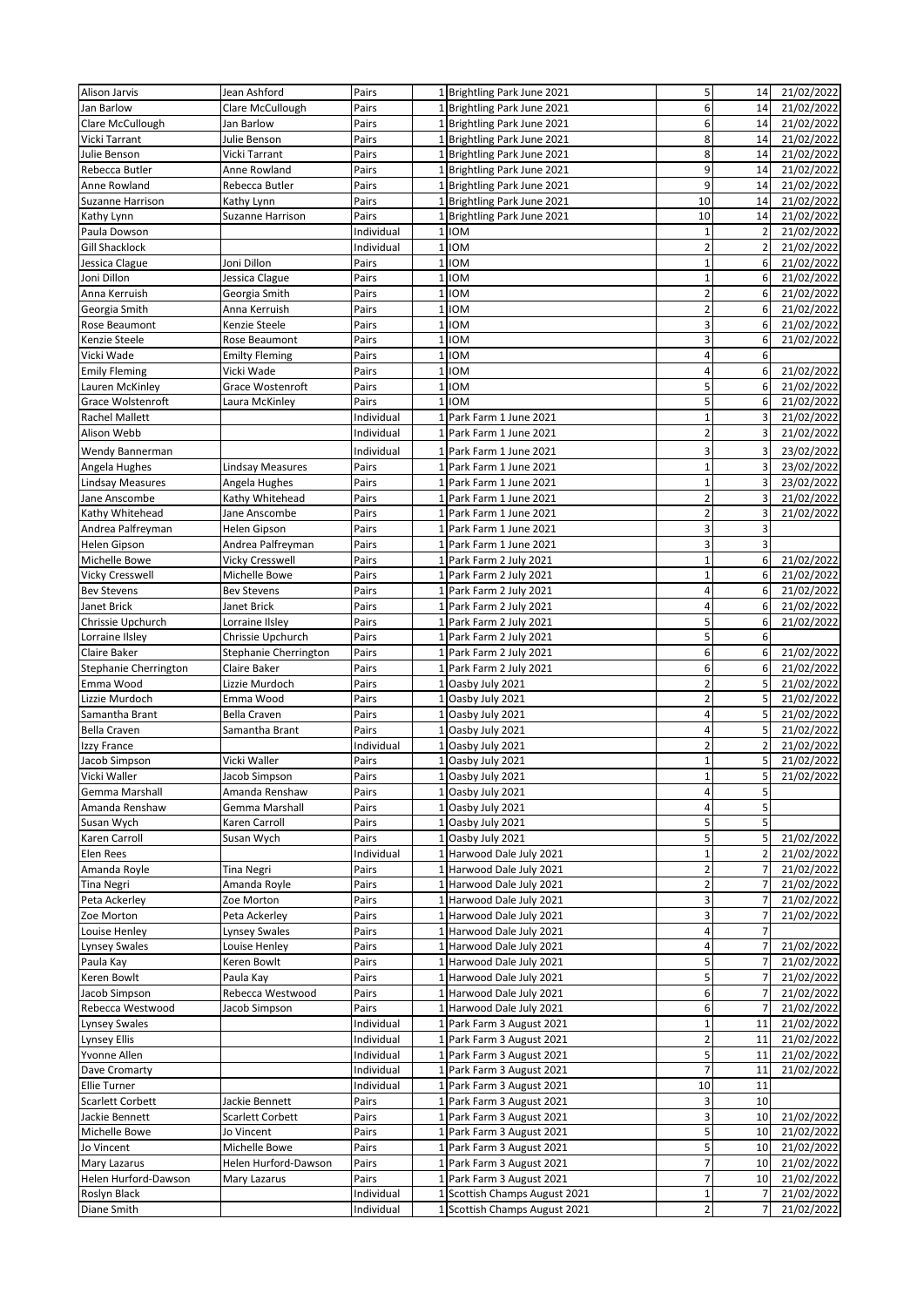| <b>Wendy Gillings</b>            |                                          | Individual          |                 | 1 Scottish Champs August 2021                                  | 3                              | $\overline{7}$      | 21/02/2022               |
|----------------------------------|------------------------------------------|---------------------|-----------------|----------------------------------------------------------------|--------------------------------|---------------------|--------------------------|
| Cara Newman                      |                                          | Individual          |                 | 1 Scottish Champs August 2021                                  | 4                              | $\overline{7}$      | 21/02/2022               |
| Catriona Cale                    |                                          | Individual          |                 | 1 Scottish Champs August 2021                                  | 5                              | $\overline{7}$      | 21/02/2022               |
| Michele Helliwell                | Vicki Glasgow                            | Pairs               | $1\overline{ }$ | Scottish Champs August 2021                                    | $\mathbf{1}$                   | 11                  | 21/02/2022               |
| Vicki Glasgow                    | Michele Helliwell                        | Pairs               |                 | 1 Scottish Champs August 2021                                  | $\overline{1}$                 | 11                  | 21/02/2022               |
| Pauline Dow                      | Kath Gudgin                              | Pairs               |                 | 1 Scottish Champs August 2021                                  | $\overline{2}$                 | 11                  | 21/02/2022               |
| Kath Gudgin                      | Pauline Dow                              | Pairs               |                 | 1 Scottish Champs August 2021                                  | $\overline{2}$                 | 11                  | 21/02/2022               |
| <b>Marjorie Grant</b>            | Nicola Hutchison                         | Pairs               |                 | 1 Scottish Champs August 2021                                  | 3                              | 11                  | 21/02/2022               |
| Nicola Hutchison                 | Marjorie Grant                           | Pairs               | $\mathbf{1}$    | Scottish Champs August 2021                                    | 3<br>4                         | 11<br>11            | 21/02/2022               |
| Victoria MacLachlan              | Virginia McKenzie<br>Victoria MacLachlan | Pairs<br>Pairs      |                 | 1 Scottish Champs August 2021                                  | 4                              | 11                  | 21/02/2022<br>21/02/2022 |
| Virginia McKenzie<br>Kate Clark  | Sheila Docherty                          | Pairs               |                 | 1 Scottish Champs August 2021<br>1 Scottish Champs August 2021 | 5                              | 11                  | 21/02/2022               |
| Sheila Docherty                  | Kate Clark                               | Pairs               |                 | 1 Scottish Champs August 2021                                  | 5                              | 11                  | 21/02/2022               |
| <b>Gillian Dailly</b>            | Natalie Wylupeck                         | Pairs               |                 | 1 Scottish Champs August 2021                                  | 6                              | 11                  | 21/02/2022               |
| Natalie Wylupeck                 | Gillian Dailly                           | Pairs               |                 | 1 Scottish Champs August 2021                                  | 6                              | 11                  | 21/02/2022               |
| Jackie Bailey                    | Diane Mulamiha                           | Pairs               |                 | 1 Scottish Champs August 2021                                  | $\overline{7}$                 | 11                  | 21/02/2022               |
| Diane Mulamha                    | Jackie Bailey                            | Pairs               |                 | 1 Scottish Champs August 2021                                  | $\overline{7}$                 | 11                  | 21/02/2022               |
| Kay Ford                         |                                          | Individual          |                 | 1 Tugford Welsh Champs Sept 2021                               | $\mathbf{1}$                   | 6                   | 21/02/2022               |
| Lorry Roberts                    |                                          | Individual          |                 | 1 Tugford Welsh Champs Sept 2021                               | 4                              | 6                   | 21/02/2022               |
| <b>Rachel Garlick</b>            |                                          | Individual          |                 | 1 Tugford Welsh Champs Sept 2021                               | 6                              | 6                   | 21/02/2022               |
| Jo Vincent                       | <b>Emma Saunders</b>                     | Pairs               |                 | 1 Tugford Welsh Champs Sept 2021                               | $\mathbf{1}$                   | 8                   | 04/06/2022               |
| <b>Emma Saunders</b>             | Jo Vincent                               | Pairs               |                 | 1 Tugford Welsh Champs Sept 2021                               | $\mathbf{1}$                   | 8                   | 04/06/2022               |
| <b>Sharon Savory</b>             | Summer Keeble Carter                     | Pairs               |                 | 1 Tugford Welsh Champs Sept 2021                               | 4                              | 8                   | 21/02/2022               |
| Summer Keeble Carter             | Sharon Savory                            | Pairs               | $\mathbf{1}$    | Tugford Welsh Champs Sept 2021                                 | 4                              | 8                   | 21/02/2022               |
| Rachel Wilmot                    | Amnabel Lewis                            | Pairs               |                 | 1 Tugford Welsh Champs Sept 2021                               | 5                              | 8                   | 21/02/2022               |
| <b>Annabel Lewis</b>             | Rachel Wilmot                            | Pairs               |                 | 1 Tugford Welsh Champs Sept 2021                               | 5                              | 8                   | 21/02/2022               |
| Elen Dimelow                     | Fiona Dillon                             | Pairs               | $\mathbf{1}$    | Tugford Welsh Champs Sept 2021                                 | 6                              | 8                   | 21/02/2022               |
| Fiona Dillon                     | Elen Dimelow                             | Pairs               |                 | 1 Tugford Welsh Champs Sept 2021                               | 6                              | 8                   | 21/02/2022               |
| Martina Kasar                    |                                          | Individual          |                 | 1 Sands Farm Sept 2021                                         | $\overline{1}$                 | 8                   | 21/02/2022               |
| <b>Gizzy Miller</b>              |                                          | Individual          | 1               | Sands Farm Sept 2021                                           | $\overline{a}$                 | 8                   | 21/02/2022               |
| Caitlin Kretzschmar              |                                          | Individual          |                 | 1 Sands Farm Sept 2021                                         | 4                              | 8                   | 21/02/2022               |
| Sharon Petchey                   |                                          | Individual          |                 | 1 Sands Farm Sept 2021                                         | 5                              | 8                   | 21/02/2022               |
| <b>Eleanor Prescott</b>          |                                          | Individual          | 1               | Sands Farm Sept 2021                                           | 6                              | 8                   | 21/02/2022               |
| <b>Catherine Greening</b>        | Jo Taylor                                | Pairs               | 1               | Sands Farm Sept 2021                                           | $\mathbf{1}$<br>$\overline{1}$ | 14<br>14            | 23/02/2022               |
| Jo Taylor<br>Anna Hebard         | <b>Catherine Greening</b>                | Pairs<br>Pairs      | $1\overline{ }$ | Sands Farm Sept 2021                                           | $\overline{a}$                 | 14                  | 23/02/2022<br>23/02/2022 |
| Laura Moore                      | Laura Moore<br>Anna Hebard               | Pairs               | 1<br>1          | Sands Farm Sept 2021<br>Sands Farm Sept 2021                   | $\overline{a}$                 | 14                  | 23/02/2022               |
| Hannah Groombridge               | Lydia Thomas                             | Pairs               |                 | 1 Sands Farm Sept 2021                                         | 3                              | 14                  | 21/02/2022               |
| Lydia Thomas                     | Hannah Groombridge                       | Pairs               | $\mathbf{1}$    | Sands Farm Sept 2021                                           | 3                              | 14                  | 21/02/2022               |
| <b>Caroline Pederick</b>         | Jan Tucker                               | Pairs               |                 | 1 Sands Farm Sept 2021                                         | 5                              | 14                  | 21/02/2022               |
| Jan Tucker                       | Caroline Pederick                        | Pairs               |                 | 1 Sands Farm Sept 2021                                         | 5                              | 14                  | 21/02/2022               |
| Eve Curnon                       | Kirsty Spreadbury                        | Pairs               | $\mathbf{1}$    | Sands Farm Sept 2021                                           | 6                              | 14                  | 21/02/2022               |
| Kirsty Spreadbury                | Eve Curnon                               | Pairs               | 1               | Sands Farm Sept 2021                                           | 6                              | 14                  | 21/02/2022               |
| Elaine Booth                     | Angela Percival                          | Pairs               | $1\overline{ }$ | Sands Farm Sept 2021                                           | 7                              | 14                  | 23/02/2022               |
| Angela Percival                  | Elaine Booth                             | Pairs               |                 | 1 Sands Farm Sept 2021                                         | $\overline{7}$                 | 14                  | 21/02/2022               |
| Janice Bridger                   | Louise Carter                            | Pairs               |                 | 1 Sands Farm Sept 2021                                         | 8                              | 14                  | 21/02/2022               |
| Louise Carter                    | Janice Bridger                           | Pairs               |                 | 1 Sands Farm Sept 2021                                         | 8                              | 14                  | 21/02/2022               |
| Hattie Abretii                   | Willa Muir                               | Pairs               |                 | 1 Sands Farm Sept 2021                                         | 9                              | 14                  | 21/02/2022               |
| Willa Muir                       | Hattie Abretti                           | Pairs               |                 | 1 Sands Farm Sept 2021                                         | 9                              | 14                  | 21/02/2022               |
| Hannah King                      | Anna Bate                                | Pairs               |                 | 1 Sands Farm Sept 2021                                         | 10                             | 14                  | 21/02/2022               |
| Anna Bate                        | Hannah King                              | Pairs               |                 | 1 Sands Farm Sept 2021                                         | 10                             | 14                  | 21/02/2022               |
| Helen Goldie                     | Charlotte Goldie                         | Pairs               |                 | 1 IOM Sept 2021                                                | $\overline{1}$                 |                     | 21/02/2022               |
| Charlotte Goldie                 | Helen Goldie                             | Pairs               |                 | 1 IOM Sept 2021                                                | $\mathbf{1}$                   |                     | 21/02/2022               |
| Jessica Clague                   | Jody Quayle                              | Pairs               |                 | 1 IOM Sept 2021                                                | 2                              | 3                   | 21/02/2022               |
| Jody Quayle<br>Joni Dillon       | Jeesica Clague<br>Elliot Webb            | Pairs               |                 | 1 IOM Sept 2021<br>1 IOM Sept 2021                             | $\overline{2}$<br>3            | 3                   | 21/02/2022<br>21/02/2022 |
|                                  |                                          | Pairs               |                 |                                                                |                                |                     |                          |
| <b>Elliot Webb</b><br>Vicki Wade | Joni Dillon                              | Pairs<br>Individual | 1               | IOM Sept 2021<br>1 IOM Sept 2021                               | 3<br>$\mathbf{1}$              | 3<br>$\overline{2}$ | 21/02/2022               |
| Andrea Needham                   |                                          | Individual          |                 | 1 IOM Sept 2021                                                | $\overline{2}$                 | 2                   | 21/02/2022               |
| Cilla Claxton                    |                                          | Individual          | $\mathbf{1}$    | Riddlesworth Sept 2021                                         | $\overline{\mathbf{c}}$        | 3                   | 21/02/2022               |
| Keith Glover                     |                                          | Individual          |                 | 1 Riddlesworth Sept 2021                                       | 3                              | 3                   | 21/02/2022               |
| Anna Whittome                    | Alison Webb                              | Pairs               |                 | 1 Riddlesworth Sept 2021                                       | $\mathbf{1}$                   | 7                   | 09/05/2022               |
| Alison Webb                      | Anna Whittome                            | Pairs               |                 | 1 Riddlesworth Sept 2021                                       | $\mathbf{1}$                   |                     | 09/05/2022               |
| Kay Ford                         | Tessa Baylis                             | Pairs               |                 | 1 Riddlesworth Sept 2021                                       | $\overline{2}$                 |                     | 21/02/2022               |
| <b>Tessa Baylis</b>              | Kay Ford                                 | Pairs               |                 | 1 Riddlesworth Sept 2021                                       | $\overline{2}$                 |                     | 21/02/2022               |
| Helen Campbell                   | Sarah Elliott                            | Pairs               |                 | 1 Riddlesworth Sept 2021                                       | 3                              |                     | 21/02/2022               |
| Sarah Elliott                    | <b>Helen Campbell</b>                    | Pairs               |                 | 1 Riddlesworth Sept 2021                                       | 3                              | $\overline{7}$      | 21/02/2022               |
| Jenny Smith                      | Amanda Glasspole                         | Pairs               |                 | 1 Riddlesworth Sept 2021                                       | 5                              | $\overline{7}$      | 09/05/2022               |
| Amanda Glasspole                 | Jenny Smith                              | Pairs               |                 | 1 Riddlesworth Sept 2021                                       | 5                              | $\overline{7}$      | 09/05/2022               |
| Karen Barker                     | Emma Burrows                             | Pairs               |                 | 1 Riddlesworth Sept 2021                                       | 6                              | $\overline{7}$      | 21/02/2022               |
| Emma Burrows                     | Karen Barker                             | Pairs               |                 | 1 Riddlesworth Sept 2021                                       | 6                              | $\overline{7}$      | 09/05/2022               |
| <b>Marjory Grant</b>             |                                          | Individual          |                 | 1 Hyndshawland April 2022                                      | $\mathbf{1}$                   | 6                   | 09/05/2022               |
| Susan Godfrey                    |                                          | Individual          |                 | 1 Hyndshawland April 2022                                      | $\overline{2}$                 | 6                   | 20/05/2022               |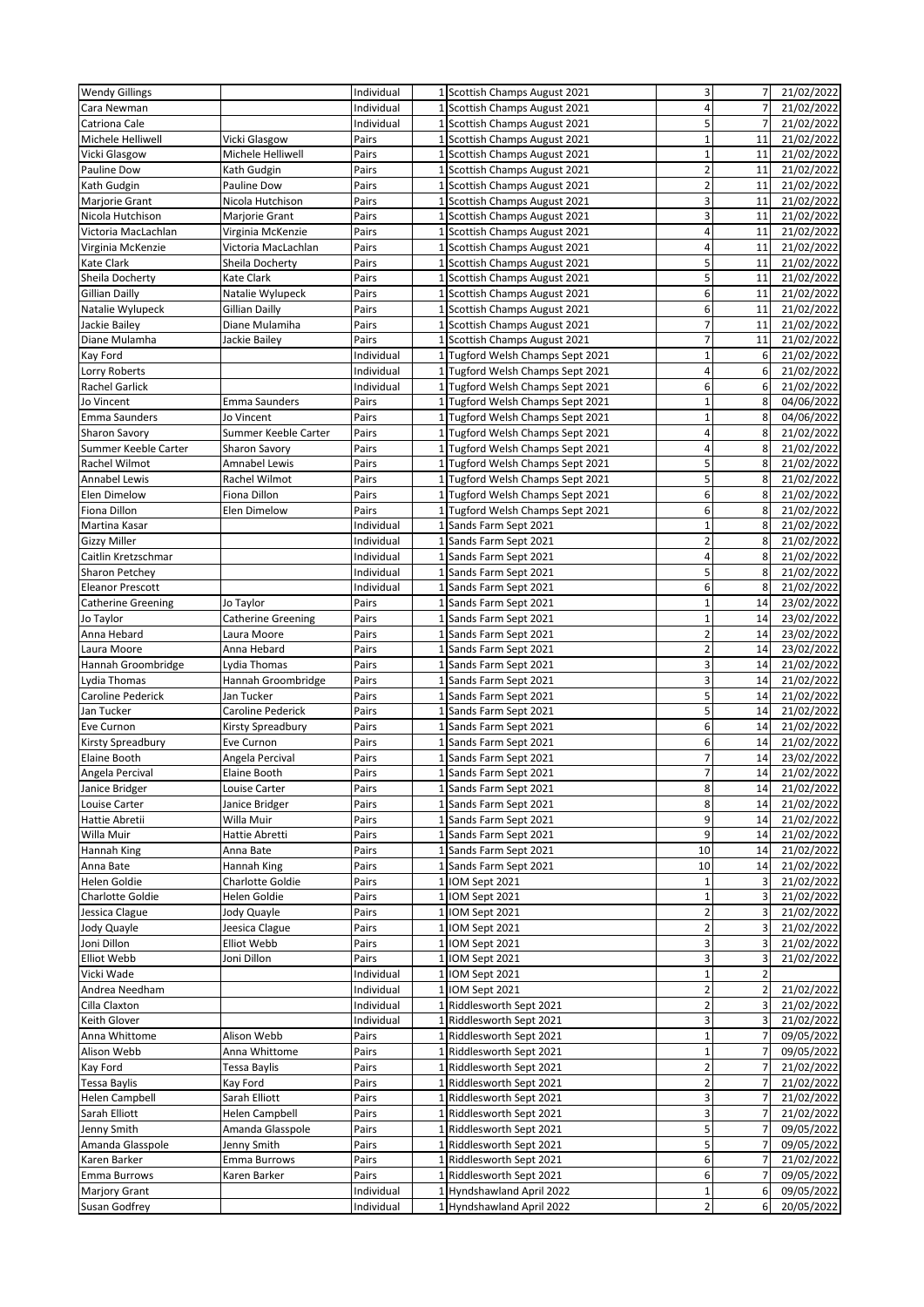| <b>Anne Davies</b>           |                              | Individual     |                 | 1 Hyndshawland April 2022    | 3                       | 6              | 20/05/2022 |
|------------------------------|------------------------------|----------------|-----------------|------------------------------|-------------------------|----------------|------------|
| Denise Playfair              |                              | Individual     |                 | 1 Hyndshawland April 2022    | 4                       | 6              | 20/05/2022 |
| Diane Mulamha                | Sophie Bartholomew           | Pairs          |                 | 1 Hyndshawland April 2022    | $\mathbf{1}$            | 5              | 09/05/2022 |
| Sophie Bartholomew           | Diane Mulamiha               | Pairs          | 1               | Hyndshawland April 2022      | $\mathbf{1}$            | 5              | 20/05/2022 |
| Lynsey Nisbet                | Roslyn Black                 | Pairs          |                 | 1 Hyndshawland April 2022    | $\overline{2}$          | 5              | 20/05/2022 |
| Roslyn Black                 | Lynsey Nisbet                | Pairs          |                 | 1 Hyndshawland April 2022    | $\overline{2}$          | 5              | 20/05/2022 |
| Deborah Sneddon              | Jill Widdop                  | Pairs          |                 | 1 Hyndshawland April 2022    | 3                       | 5              | 20/05/2022 |
| Jill Widdop                  | Deborah Sneddon              | Pairs          |                 | 1 Hyndshawland April 2022    | 3                       | 5              | 20/05/2022 |
| Pam Cherry                   | <b>Hester Binge</b>          | Pairs          |                 | 1 Hyndshawland April 2022    | 5                       | 5              | 20/05/2022 |
| <b>Hester Binge</b>          | Pam Cherry                   | Pairs          |                 | 1 Hyndshawland April 2022    | 5                       | 5              | 20/05/2022 |
| Suzanne Cregeen              | Kathryn Scarlett             | Pairs          | 1               | IOM Llamedos May 2022        | $\overline{1}$          | 4              | 20/05/2022 |
| Kathryn Scarlett             | Suzanne Cregeen              | Pairs          | $\mathbf{1}$    | IOM Llamedos May 2022        | $\mathbf{1}$            | 4              | 20/05/2022 |
| Kenzie Steele                | Claire Jackson               | Pairs          | $1\overline{ }$ | IOM Llamedos May 2022        | $\overline{\mathbf{c}}$ | 4              | 20/05/2022 |
| Claire Jackson               | Kenzie Steele                | Pairs          | 1               | IOM Llamedos May 2022        | $\overline{2}$          | $\overline{4}$ | 20/05/2022 |
| Joni Dillon                  | Zara Urquhart                | Pairs          | $\mathbf{1}$    | IOM Llamedos May 2022        | 3                       | $\overline{4}$ | 20/05/2022 |
| Zara Urquhart                | Joni Dillon                  | Pairs          | $\mathbf{1}$    | IOM Llamedos May 2022        | 3                       | 4              | 20/05/2022 |
| <b>Becky Norrey</b>          | Claire Watterson-Woodall     | Pairs          |                 | 1 IOM Llamedos May 2022      | 4                       | $\overline{4}$ | 20/05/2022 |
| Claire Watterson-Woodall     | <b>Becky Norrey</b>          | Pairs          |                 | 1 IOM Llamedos May 2022      | 4                       | $\overline{4}$ | 20/05/2022 |
| Emma Wood                    |                              | Rider          |                 | 1 Stapleton May 2022         | $\overline{2}$          | 6              | 20/05/2022 |
| <b>Nicky Bunting</b>         |                              | Rider          |                 | 1 Stapleton May 2022         | 3                       | 6              | 20/05/2022 |
| Caroline Gudgeon             |                              | Rider          |                 | 1 Stapleton May 2022         | 4                       | 6              | 20/05/2022 |
| Samantha Townend             |                              | Rider          |                 | 1 Stapleton May 2022         | 5                       | 6              | 20/05/2022 |
| Jacob Simpson                | Isla Murdoch                 | Pairs          |                 | 1 Stapleton May 2022         | $\mathbf{1}$            | 8              | 20/05/2022 |
| Isla Murdoch                 | Jacob Simpson                | Pairs          | $\mathbf{1}$    | Stapleton May 2022           | $\overline{1}$          | 8              | 20/05/2022 |
| Michelle Rushton             | Vicki Waller                 | Pairs          |                 | 1 Stapleton May 2022         | $\overline{\mathbf{c}}$ | 8              | 20/05/2022 |
| Vicki Waller                 | Michelle Rushton             | Pairs          |                 | 1 Stapleton May 2022         | $\overline{a}$          | 8              | 17/06/2022 |
|                              |                              |                | $\mathbf{1}$    | Stapleton May 2022           | 3                       | 8              | 20/05/2022 |
| Tania O'Connell<br>Lucy Wild | Lucy Wild<br>Tania O'Connell | Pairs<br>Pairs |                 | 1 Stapleton May 2022         | 3                       | 8              | 20/05/2022 |
|                              |                              |                |                 |                              | 4                       | 8              |            |
| Rachel Wilmott               | Alex Wells                   | Pairs          |                 | 1 Stapleton May 2022         | 4                       |                | 20/05/2022 |
| Alex Wells                   | Rachel Wilmot                | Pairs          | 1               | Stapleton May 2022           |                         | 8              | 20/05/2022 |
| Rebekah Spowage              | Lucy Amos                    | Pairs          |                 | 1 Stapleton May 2022         | 5                       | 8              | 17/06/2022 |
| Lucy Amos                    | Rebekah Spowage              | Pairs          |                 | 1 Stapleton May 2022         | 5                       | 8              | 17/06/2022 |
| Diane Green                  | Tessa Baylis                 | Pairs          | 1               | Marlborough May 2022         | 3                       | 6              | 04/06/2022 |
| Tessa Baylis                 | Diane Green                  | Pairs          |                 | 1 Marlborough May 2022       | 3                       | 6              | 04/06/2022 |
| Mary Bray                    | Anna-Beth Jordan             | Pairs          |                 | 1 Marlborough May 2022       | 5                       | 6              | 04/06/2022 |
| Anna-Beth Jordan             | Mary Bray                    | Pairs          | 1               | Marlborough May 2022         | 5                       | 6              | 04/06/2022 |
| Janet Gordan                 | Janice Bridger               | Pairs          |                 | 1 Marlborough May 2022       | 6                       | 6              | 04/06/2022 |
| Janice Bridger               | Janet Gordan                 | Pairs          |                 | 1 Marlborough May 2022       | 6                       | 6              | 04/06/2022 |
| Kim Leney                    |                              | Rider          | 1               | Marlborough May 2022         | $\overline{1}$          | 6              | 04/06/2022 |
| Bea Boreham                  |                              | Rider          |                 | 1 Marlborough May 2022       | $\overline{2}$          | 6              | 04/06/2022 |
| Laura McKay                  |                              | Rider          |                 | 1 Marlborough May 2022       | 5                       | 6              | 04/06/2022 |
| Judith Yarnold               |                              | Rider          | $\mathbf{1}$    | Marlborough May 2022         | 6                       | 6              | 04/06/2022 |
| Sian Hilbourne               |                              | Rider          |                 | 1 Tai Cyd June 2022          | 3                       | $\overline{4}$ | 17/06/2022 |
| <b>Wendy Clyde</b>           |                              | Rider          |                 | 1 Tai Cyd June 2022          | 4                       | $\overline{4}$ | 17/06/2022 |
| Julia Hewerdine              | Madeleine Coope              | Pairs          |                 | 1 Tai Cyd June 2022          | $\mathbf{1}$            | 5              | 17/06/2022 |
| Madeleine Coope              | Julia Hewerdine              | Pairs          |                 | 1 Tai Cyd June 2022          | $\mathbf 1$             | 5              | 17/06/2022 |
| Amanda Aldridge              | Staci Sylvan                 | Pairs          |                 | 1 Tai Cyd June 2022          | $\overline{c}$          | 5              | 17/06/2022 |
| Staci Sylvan                 | Amanda Aldridge              | Pairs          |                 | 1 Tai Cyd June 2022          | 2                       | 5              | 17/06/2022 |
| <b>Bridget Stein</b>         | Laura Robinson               | Pairs          |                 | 1 Tai Cyd June 2022          | 3                       | 5              | 17/06/2022 |
| Laura Robinson               | <b>Bridget Stein</b>         | Pairs          |                 | 1 Tai Cyd June 2022          | 3                       |                | 17/06/2022 |
| Diane Dickson                | Penny Graeppell              | Pairs          |                 | 1 Tai Cyd June 2022          | 4                       | 5              | 17/06/2022 |
| Penny Graepel                | Diane Dickson                | Pairs          | $1\overline{ }$ | Tai Cyd June 2022            | 4                       |                | 17/06/2022 |
| <b>Wendy Swales</b>          | Lucy Swales                  | Pairs          |                 | 1 Tai Cyd June 2022          | 5                       |                | 17/06/2022 |
| Lucy Swales                  | <b>Wendy Swales</b>          | Pairs          | 1               | Tai Cyd June 2022            | 5                       |                | 17/06/2022 |
| Sarah Leggat                 |                              | Rider          | 1               | Newbrook Farm June 2022      | $\mathbf{1}$            |                | 17/06/2022 |
| Mary Bray                    |                              | Rider          |                 | 1 Newbrook Farm June 2022    | 3                       | 4              | 17/06/2022 |
| Willa Muir                   |                              | Rider          | 1               | Newbrook Farm June 2022      | 4                       | 4              | 17/06/2022 |
| Jo Boraston                  | Helen Brophy                 | Pairs          | 1               | Newbrook Farm June 2022      | $\overline{2}$          |                | 17/06/2022 |
| Helen Brophy                 | Jo Boraston                  | Pairs          |                 | 1 Newbrook Farm June 2022    | $\overline{c}$          | 7              | 17/06/2022 |
| Alex Baldwin                 | Erin Baldwin                 | Pairs          | $\mathbf{1}$    | Newbrook Farm June 2022      | 4                       |                | 17/06/2022 |
| Erin Baldwin                 | Alex Baldwin                 | Pairs          | $1\overline{ }$ | Newbrook Farm June 2022      | 4                       |                | 17/06/2022 |
| Caroline Pederick            | Sally Ashwin                 | Pairs          |                 | 1 Newbrook Farm June 2022    | 5                       | 7              | 17/06/2022 |
| Sally Ashwin                 | Caroline Pederick            | Pairs          |                 | 1 Newbrook Farm June 2022    | 5                       |                | 17/06/2022 |
| Juliet Butler                | Louise Carter                | Pairs          | 1               | Newbrook Farm June 2022      | 6                       |                | 17/06/2022 |
| Louise Carter                | Juliet Butler                | Pairs          | $\mathbf{1}$    | Newbrook Farm June 2022      | 6                       |                | 17/06/2022 |
| Tessa Baylis                 | Katie Briscoe                | Pairs          |                 | 1 Newbrook Farm June 2022    | 7                       |                | 17/06/2022 |
| Katie Briscoe                | Tessa Baylis                 | Pairs          | 1               | Newbrook Farm June 2022      | $\overline{7}$          | 7              | 17/06/2022 |
| Andrew Bond                  | Joanne Bond                  | Pairs          |                 | 1 Thornton Le Moor June 2022 | $\mathbf{1}$            | 5              |            |
| Joanne Bond                  | Andrew Bond                  | Pairs          |                 | 1 Thornton Le Moor June 2022 | $\mathbf{1}$            | 5              |            |
| Samantha Brant               | Karen Otter                  | Pairs          | 1               | Thornton Le Moor June 2022   | 5                       | 5              | 23/06/2022 |
| Karen Otter                  | Samantha Brant               | Pairs          | $\mathbf{1}$    | Thornton Le Moor June 2022   | 5                       | 5              | 23/06/2022 |
| Kim Lord                     | Helen Brodie                 | Pairs          | 1               | Thornton Le Moor June 2022   | 4                       |                | 23/06/2022 |
| Helen Brodie                 | Kim Lord                     | Pairs          |                 | 1 Thornton Le Moor June 2022 | 4                       | 5              | 23/06/2022 |
|                              |                              |                |                 |                              |                         |                |            |